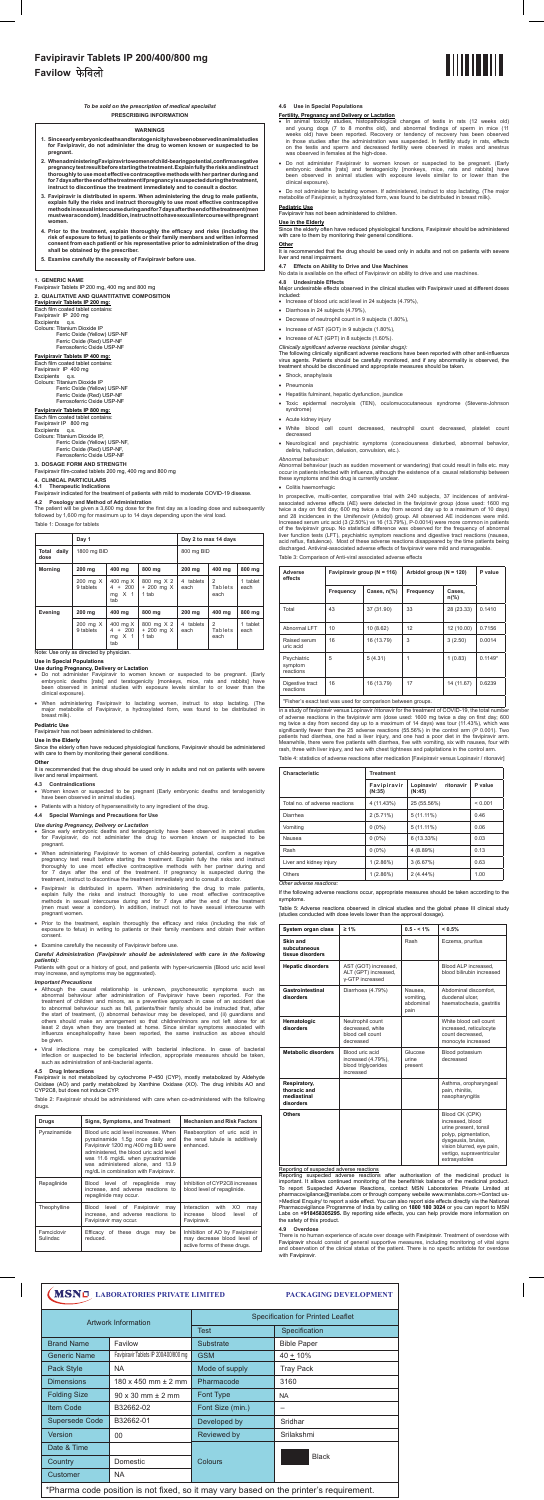B32662-02

332662-02

## **5. PHARMACOLOGICAL PROPERTIES**

## **5.1 Pharmacodynamic Properties Mechanism of Action**

It is considered that Favipiravir is metabolized in cells to a ribosyl triphosphate form (Favipiravir RTP) and that Favipiravir RTP selectively inhibits RNA dependent RNA polymerase (RdRp) involved in SARS CoV2 viral replication. With regards to the activity against human DNA polymerases α, β and γ, Favipiravir RTP (1000 μmol/L) showed no inhibitory effect on α, 9.1-<br>13.5% inhibitory effect on β and 11.7-41.2% inhibitory effect on γ. Inhibitory concentration (IC<sub>so</sub>) of<br>Favipiravir RTP on huma

## **Pharmacodynamic Properties**  Microbiology/Resistance Information

A<u>ntiviral Activity</u><br>It has a proven *in-vitro* activity against SARS CoV-2. It has a wide therapeutic safety margin for<br>COVID-19 dose.

Authors evaluated the antiviral efficiency of Favipiravir (T-705) against a clinical isolate of 2019-<br>nCoV *in vitro*. Standard assays were carried out to measure the effects of Favipiravir on the<br>cytotoxicity, virus yield in Vero E6 cells (ATCC-1586) was determined by the CCK8 assay. Then, Vero E6 cells were infected with nCoV- 2019 Beta CoV /Wuhan /WIV04 /2019 at a multiplicity of infection (MOI) of 0.05 in the presence of varying concentrations of the test drugs. DMSO was used in the controls.<br>Efficacies were evaluated by quantification of viral copy numbers in the cell supernatant via<br>quantitative real-time RT-PCR effect was not obvious at this time point of infection). High concentrations of Favipiravir [Half-<br>Effective Concentration (EC)<sub>so</sub> = 61.88 μM, Half-Cytotoxic Concentration (CC)<sub>so</sub> > 400 μM,<br>Selectivity Index (SI) > 6.46]

<u>Resistance</u><br>No clinical data are available on the development of SARS-CoV-2 resistance to Favipiravir. The<br>cell culture development of SARS-CoV-2 resistance to Favipiravir has not been assessed to date. **Clinical Trials in Subjects with COVID-19**

Experimental Treatment with Favipiravir for COVID-19: An Open-Label Control Study<br>considers and the cause discussion caused consider a caused coronavirus disease do the caused coronavirus disease 2019 (COVID-19) has been r with laboratory-confirmed COVID-19 who received oral FPV (Day 1: 1600 mg twice daily; Days<br>2–14: 600 mg twice daily) plus interferon (IFN)-α by aerosol inhalation (5 million U twice daily)<br>were included in the FPV arm of t were included in the control arm. Changes in chest computed tomography (CT), viral clearance, and drug safety were compared between the two groups. For the 35 patients enrolled in the FPV arm and the 45 patients in the control arm, all baseline characteristics were comparable<br>between the two arms. A shorter viral clearance time was found for the FPV arm versus the<br>control arm (median (interquartile ran confounders, the FPV arm also showed a significantly higher improvement rate in chest imaging.<br>Multivariable Cox regression showed that FPV was independently associated with faster viral<br>clearance. In addition, fewer adver should be important information for establishing standard treatment guidelines to combat the SARS-CoV-2 infection.

Favipiravir is backed by strong clinical evidence showing encouraging results in patients with mild to moderate COVID-19.

*E<u>avipiravir versus Arbidol for COVID-19: A Randomized Clinical Trial<br>No clinically proven effective antiviral strategy exists for the epidemic Coronavirus Disease<br>2019 (COVID-19). Investigators conducted a prospective, r*</u> 1:1 ratio to receive conventional therapy plus Umifenovir (Arbidol) (200mg x 3/day) or Favipiravir<br>(1600mg x 2/first day followed by 600mg x 2/day) for 10 days. The primary outcome was clinical<br>recovery rate of Day 7. Late assessed). Clinical recovery rate of Day 7 does not significantly differ between Favipiravir group<br>(71/116) and Arbidol group (62/120) (P=0.1396, difference of recovery rate: 0.0954; 95% Cl:<br>(70.10305 to 0.2213). Favipirav Favipiravir, compared to Arbidol, did not significantly improve the clinically recovery rate at<br>Day 7. Favipiravir significantly improved the latency to relief for pyrexia and cough. Adverse<br>effects caused Favipiravir are (ChiCTR2000030254).

When Favipiravir was orally administered to 20 healthy adult male subjects at 1200 mg Wice<br>daily for 1 day followed by 800 mg twice daily for 4 days (1200 mg/800 mg BID) Note 7, the<br>geometric mean concentration of the drug concentration in semen to that in plasma was 0.53 on Day 3 and 0.45 on the second day after the treatment. The serum protein binding ratio was 53.4 to 54.4% (*in vitro*, centrifugal ultrafiltration) at 0.3 to 30μg/mL.

**× Results in non-Japane** 

When a single dose of "C-Favipiravir was orally administered to monkeys, it was distributed<br>broadly in tissues. Radioactivity of each tissue peaked in 0.5 hours after the administration and<br>changed in parallel with the rad that in plasma was 0.51 in 0.5 hours after the administration, and the drug was distributed rapidly to respiratory tissues which were considered infection site. Radioactivity in kidney was higher than that in plasma, with a ratio of 2.66. Radioactivity in each tissue, except bones, decreased to ≤2.8% of the peak within 24 hours after the administration.

Metabolism:<br>Favipiravir was not metabolized by cytochrome P-450 (CYP), mostly metabolized by Aldehyde<br>Oxidase (AO), and partly metabolized to a hydroxylated form by Xanthine Oxidase (XO). In<br>studies using human liver micro pmol/mg protein/min, with an inter-individual variation of AO activity by 12 times at maximum. A glucuronate conjugate was observed in human plasma and urine as a metabolite other than the hydroxylated form.

Paediatrics<br>Faviniravir has not been administered to children. (In a one-month study with juvenile dogs [8 Favipiravir has not been administered to children. (In a one-month study with juvenile dogs [8]<br>weeks old], death cases have been reported after day 20 with a dosage [60 mg/kg/day] which<br>was lower than the lethal dosage fo degeneration/necrosis/mineralization of papillary muscle have been reported).

In vitro: Favipiravir inhibited irreversibly AO in a dose and time dependent manner, and inhibited CYP2C8 in a dose dependent manner. There was no inhibitory activity to XO, and weak inhibitory activity to CYP1A2, 2C9, 2C19, 206, 2E1 and 3A4. The hydroxylated metabolite showed weak<br>inhibitory activity to CYP1A2, 2C8, 2C9, 2C19, 2D6, 2E1 and 3A4. Inductive effect of favipiravir<br>on CYP was not observed.

| Table 6. Comparison of time to relief for pyrexia, cough relief time and other secondary outcomes. |  |  |  |  |
|----------------------------------------------------------------------------------------------------|--|--|--|--|
|                                                                                                    |  |  |  |  |

| Variables                                        | Time to relief for pyrexia |                  |                                       | Cough relief time |  |  |
|--------------------------------------------------|----------------------------|------------------|---------------------------------------|-------------------|--|--|
|                                                  | Favipiravir<br>group       | Arbidol<br>group | Favipiravir<br>group                  | Arbidol<br>group  |  |  |
| <b>Total patients</b>                            | $(N=71)$                   | $(N=74)$         | $(N=78)$                              | $(N=73)$          |  |  |
| Day I                                            | 15(21.13)                  | 2(2.70)          | 1(1.28)                               | 3(4.11)           |  |  |
| Day 2                                            | 23 (32.39)                 | 8(10.81)         | 2(2.56)                               | 1(1.37)           |  |  |
| Day 3                                            | 19 (26.76)                 | 18 (24.32)       | 23 (29.49)                            | 7(9.59)           |  |  |
| Day 4                                            | 10 (14.08)                 | 15 (2027)        | 20 (25.64)                            | 11 (15.07)        |  |  |
| Day 5                                            | 1(1.41)                    | 16 (21.62)       | 10 (12.82)                            | 12 (16.44)        |  |  |
| Day 6                                            | L,                         | 5(6.76)          | 10 (12.82)                            | 10 (13.70)        |  |  |
| Day 7                                            |                            | 3(4.05)          | 3(3.85)                               | 3(4.11)           |  |  |
| Day 8                                            | L,                         | L,               | (1.28)                                | 6(8.22)           |  |  |
| Day 9                                            | ä,                         | ä,               | 1(1.28)                               | 3(4.11)           |  |  |
| Censored                                         |                            |                  | 23 (29.49)                            | 17 (23.29)        |  |  |
| Log-rank P value                                 | < 0.0001                   |                  | < 0.0001                              |                   |  |  |
| Other secondary outcomes                         |                            |                  |                                       |                   |  |  |
| AOT or NMV*                                      | Favipiravir<br>group       | Arbidol<br>group | Rate ratio<br>(95% CI)                | P value           |  |  |
| <b>Total patients</b>                            | $N = 116$                  | $N = 120$        |                                       |                   |  |  |
| With auxiliary, n (%)                            | 21 (18.10)                 | 27 (22.50)       | $-0.0440$<br>$(-0.1464,$<br>$-0.0585$ | 0.4015            |  |  |
| Patients with<br>hypertension and/or<br>diabetes | $N=42$                     | $N = 35$         |                                       |                   |  |  |
| With auxiliary, n (%)                            | 9(21.43)                   | 10 (28.57)       | $-0.0714$<br>$(-0.2658,$<br>0.1230)   | 0.4691            |  |  |

| All-cause mortality                                           | 0(0.00) | 0(0.00)    |  |           |  |  |
|---------------------------------------------------------------|---------|------------|--|-----------|--|--|
| Dyspnea after taking<br>medicine, n (%)                       | 4(3.45) | 14 (11.67) |  | 0.0174    |  |  |
| Respiratory failure<br>n(%)                                   | 1(0.86) | 4(3.33)    |  | $0.3700*$ |  |  |
| * Fisher's exact test was used for comparison between groups. |         |            |  |           |  |  |

AOT: Auxiliary oxygen therapy.

NMV: Non-invasive mechanical ventilation.

### **5.2 Pharmacokinetic Properties**

### **Absorption**

The following table shows pharmacokinetic parameters of Favipiravir after an oral administration<br>in 8 healthy adults at 1600 mg twice daily for 1 day, then 600 mg twice daily for 4 days followed<br>by 600 mg once daily for 1

Table 7: Pharmacokinetic parameters of Favipiravir

| Dosage      |       | $C_{\text{max}}$ (µg/mL) <sup>*</sup> | $(\mu g.hr/$<br><b>AUC</b><br>$mL$ <sup>**</sup> | $_{max}$ (hr) <sup>s</sup> | $\mathsf{T}_{\scriptscriptstyle{1D}}$ (hr)® |
|-------------|-------|---------------------------------------|--------------------------------------------------|----------------------------|---------------------------------------------|
| 1600 mg BID | Day 1 | 64.56 (17.2)                          | 446.09 (28.1)                                    | 1.5(0.75, 4)               | $4.8 + 1.1$                                 |
| 600 mg BID  | Day 6 | 64.69 (24.1)                          | 553.98 (31.2)                                    | 1.5(0.75, 2)               | $5.6 + 2.3$                                 |

\* Geometric mean (CV%)

- # Day 1: AUC<sub>Օ⊶</sub>, Day 6: AUC<sub>յ</sub>
- <sup>s</sup> Median (minimum, maximum)

@ Mean±SD



Figure 1: Time course of plasma concentration of Favipiravir (mean ± SD)

Multiple oral administration of Favipiravir for 7 days to a healthy adult who appeared to have little AO activity, the estimated AUC of unchanged drug was 1452.73 μg.hr/mL on Day 1 and 1324.09 μg.hr/mL on Day 7.

### **Distribution**

### *Animal data:*

*Excretion* was mainly excreted as a hydroxylated form into the urine, and little amount unchanged drug was observed. In an oral 7-days multiple dose study with 6 healthy adults, cumulative urinary excretion ratio of the unchanged drug and the hydroxylated form was 0.8% and 53.1%, respectively, during 48 hours after the last administration.

## **Special Populations**

*Sex, Race and Age* Pharmacokinetic differences based on sex and race have not been evaluated. The antiviral offers broad spectrum RNA virus coverage with clinical improvement noted across age groups 20 to >90 years.

## *Patients with Hepatic impairment*

When Favipiravir was orally administered to subjects with mild and moderate liver function impairment (Child-Pugh classification A and B, 6 subjects each) at 1200 mg twice daily for 1 day followed by 800 mg twice daily fo severe liver function impairment (Child-Pugh classification C, 4 subjects) at 800 mg twice daily for<br>1 day followed by 400 mg twice daily for 2 days (800 mg/400 mg BID) compared to healthy adult<br>subjects, C<sub>max</sub> and AUC at

## *Drug Interaction Studies*

Table 8: Effects of co-administered drugs on pharmacokinetics of favipiravir

| Co-<br>administrated<br>drug and<br>dosage                                        | Favipiravir<br>dosage                                                   | n  | Time of<br>dosina | Parameter ratio for<br>favipiravir (90% CI)<br>(Co-administered/single<br>administered) |                           |  |
|-----------------------------------------------------------------------------------|-------------------------------------------------------------------------|----|-------------------|-----------------------------------------------------------------------------------------|---------------------------|--|
|                                                                                   |                                                                         |    |                   | Cmax                                                                                    | <b>AUC</b>                |  |
| Theophylline<br>200mg twice<br>daily on Days                                      | 600mg twice<br>daily on Day 6,<br>600mg once                            | 10 | Day 6             | 1.33 [1.19,<br>1.48]                                                                    | $1.27$ [1.15,<br>$1.40$ ] |  |
| 1 to 9, 200mg<br>once daily on<br>Day 10                                          | daily on Days 7<br>to $10$                                              |    | Day 7             | 1.03 [0.92,<br>$1.15$ ]                                                                 | $1.17$ $[1.04]$<br>1.311  |  |
| Oseltamivir<br>75mg twice daily<br>on Davs 1 to 5.<br>75mg once daily<br>on Day 6 | 600mg twice<br>daily on Day 5,<br>600mg once<br>daily on Day 6          | 10 | Day 6             | 0.98 [0.87.<br>1.101                                                                    | 1.01 [0.91,<br>1.111      |  |
| Raloxifene 60mg<br>once daily on                                                  | 1200mg twice<br>daily on Day 1,                                         | 17 | Day 1             | 100 [0.90,<br>1.101                                                                     | 1.03 [0.95,<br>1.121      |  |
| Days<br>$ItO3-O$                                                                  | 800mg twice<br>daily on Day 2.<br>800mg once<br>daily on Day 3          |    | Day 3             | $0.90$ $[0.81,$<br>0.991                                                                | $0.85$ $[0.79,$<br>0.931  |  |
| Hydralazine<br>5mg once daily                                                     | 1200mg/400mg<br>on Day 1,                                               | 14 | Day 1             | 0.99 [0.92,<br>1.061                                                                    | 0.99 [0.92,<br>1.071      |  |
| on Day<br>1 and Day 5                                                             | 400mg twice<br>daily on Days<br>2 to 4.<br>400mg once<br>daily on Day 5 |    | Day 5             | 0.96 [0.89,<br>1.041                                                                    | 1.04 [0.96,<br>1.121      |  |

Table 9: Effects of favipiravir on pharmacokinetics of co-administered drugs

| Co-administrated<br>drug and dosage                                                                   | Favipiravir<br>dosage                                                                                   | n  | Time of<br>dosing | Parameter ratio for<br>co administered<br>drug [90% CI] (Co-<br>administered /single<br>administered) |                         |
|-------------------------------------------------------------------------------------------------------|---------------------------------------------------------------------------------------------------------|----|-------------------|-------------------------------------------------------------------------------------------------------|-------------------------|
| Theophylline<br>200mg twice daily<br>on Days 1 to 9,<br>200mg once daily<br>on Day 10                 | 600mg twice daily<br>on Day 6, 600mg<br>once daily on<br>Days 7 to 10                                   | 10 | Day 7             | 0.93<br>(0.85,<br>1.01)                                                                               | 0.92(0.87,<br>0.97)     |
|                                                                                                       |                                                                                                         |    | Day 10            | 0.99<br>(0.94,<br>1.04)                                                                               | 0.97(0.91,<br>1.03)     |
| Oseltamivir 75mg<br>twice daily on Days<br>1 to 5, 75mg once<br>daily on Day 6                        | 600mg twice daily<br>on Day 5, 600mg<br>once daily on<br>Day 6                                          | 10 | Day 6             | 1.10<br>(1.06,<br>1.15)                                                                               | 1.14(1.10,<br>1.18      |
| Acetaminophen<br>650mg once daily<br>on Day 1 and<br>Day 5 <sup>x</sup>                               | 1200mg twice<br>daily on Day 1,<br>800mg twice daily<br>on Days 2 to 4,<br>800mg once daily<br>on Day 5 | 28 | Day 1             | 1.03<br>(0.93.<br>1.14)                                                                               | 1.16<br>(1.08,<br>1.25) |
|                                                                                                       |                                                                                                         |    | Day 5             | 1.08<br>(0.96,<br>1.22)                                                                               | 1.14 (1.04,<br>1.26     |
| Norethindrone/<br>Ethinylestradiol<br>Combination<br>1mg/O.035mg<br>once daily on Days<br>1 to Day 5* | 1200mg twice<br>daily on Day 1,<br>800mg twice daily<br>on Days 2 to 4,<br>800mg once daily<br>on Day 5 | 25 | Day 12 $\Sigma$   | 1.23<br>(1.16.<br>1.30)                                                                               | 1.47 (1.42,<br>1.52)    |
|                                                                                                       |                                                                                                         |    | Day 12"           | 1.48<br>(1.42,<br>1.54)                                                                               | 1.43 (1.39,<br>1.47)    |
| Repaglinide 0.5mg<br>once daily on<br>Day 13*                                                         | 1200mg twice<br>daily on Day 1,<br>800mg twice daily<br>on Days 2 to 4,<br>800mg once daily<br>on Day 5 | 17 | Day 13            | 1.28<br>(1.16,<br>1.41)                                                                               | 1.52(1.37,<br>1.68      |
| Hydralazine 5mg<br>once daily on Day<br>1 and Day 5                                                   | 1200mg/400mg<br>on Day 1, 400mg<br>twice daily on<br>Days 2 to 4,<br>400mg once daily<br>on Day 5       | 14 | Day 1             | 0.73<br>(0.67.<br>0.81)                                                                               | 0.87(0.78,<br>0.97)     |
|                                                                                                       |                                                                                                         |    | Day 5             | 0.79 (0.71<br>(88.0, 0)                                                                               | 0.91<br>(0.82.<br>1.01) |

∑ Norethindrone

\*\* Ethinylestradiol

## **6. NONCLINICAL PROPERTIES**

**Nonclinical Toxicology** *Carcinogenesis:* Given the short-term administration of Favipiravir for the treatment of COVID-19, long- term animal studies to evaluate the carcinogenic potential of Favipiravir are not required.

*Mutagenesis:* Studies to evaluate its mutagenic potential have not been conducted.

*Teratogenicity:* Do not administer Favipiravir to women known or suspected to be pregnant. (Early embryonic deaths [rats] and teratogenicity [monkeys, mice, rats and rabbits] have been observed<br>in animal studies with exposure levels similar to or lower than the clinical exposure.) When<br>administering Favipiravir to lact Favipiravir, a hydroxylated form, was found to be distributed in breast milk.)

Favipiravir is a white to yellow powder which is slightly soluble in water, sparingly soluble in methanol and freely soluble in N, N-Dimethyl formamide.

**7. PHARMACEUTICAL PARTICULARS**

**7.1 Incompatibilities**

None

## **7.2 Packing Inform**

200 mg Tablets: 34's & 10's count Alu-Alu Blister Pack 400 mg Tablets: 10's count Alu-Alu Blister Pack. 800 mg Tablets: 10's count Alu-Alu Blister Pack.

## **7.3 Storage and Handling Instructions Store protected from moisture, at a temperature not exceeding 30°C.**

## **8. PATIENT COUNSELLING INFORMATION**

You are being given a medicine called Favipiravir for the treatment of coronavirus disease 2019 (COVID-19). This prescribing information contains information to help you understand the risks and benefits of taking Favipiravir, which you have received or may receive.

Receiving Favipiravir may benefit certain people in the hospital with COVID-19. Talk to your<br>healthcare provider if you have questions healthcare may accure come to

### **9. DETAILS OF MANUFACTURER**

| <b>MSN Laboratories Private Limited</b><br>(Formulations Division), Plot No. 42, |  |
|----------------------------------------------------------------------------------|--|
| Anrich Industrial Estate, Bollaram.                                              |  |
| Sangareddy District - 502 325,<br>Telangana, India.                              |  |
| <b>10. DETAILS OF MANUFACTURING LICENCE NUMBER</b><br>38/MD/AP/2007/F/CC         |  |

**11. DATE OF REVISION**  August 2021